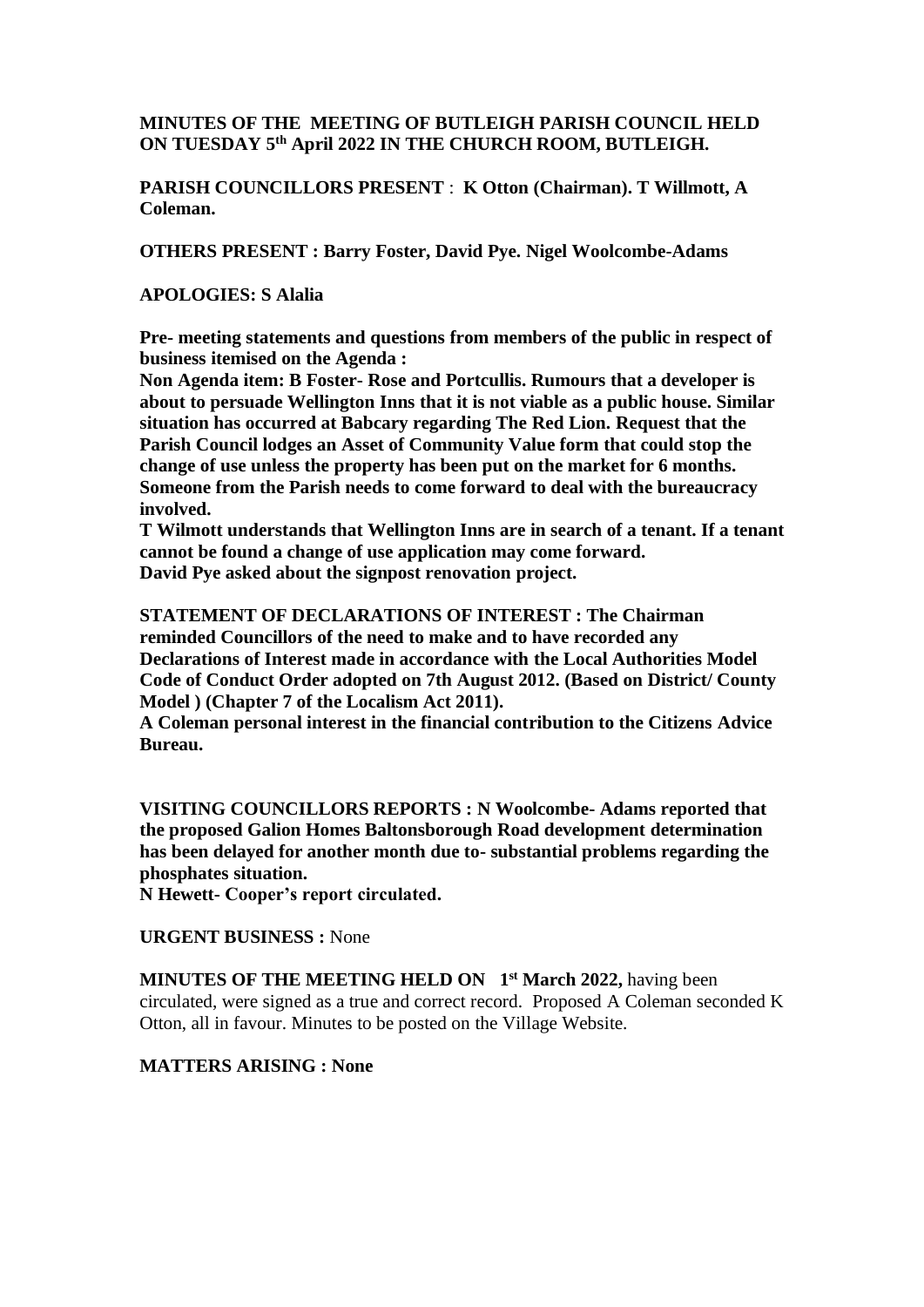#### **PLANNING**

| <b>Decisions</b> |                                                                                                                    |                                                  |
|------------------|--------------------------------------------------------------------------------------------------------------------|--------------------------------------------------|
| 2021/0935/LBC    | <b>Reinstatement of</b><br>greenhouse and<br>conversion of<br>outbuildings to<br>changing rooms<br><b>Approved</b> | <b>Wootton House,</b><br><b>Butleigh Wootton</b> |

**HIGHWAYS : (KO) Speed Indicator Device- Update. In hand, poles ready for the SID to be installed.**

**Community Speedwatch- Update- further SID Ongoing from Baltonsborough to Butleigh.**

**Statistics to be recorded.**

**FOOTPATH MAINTENANCE: Audit of footpaths to be undertaken.**

**HOLM OAKS PLAY AREA: Discussion with developer of the Sub Road development and the connecting footpath. Further negotiation is required. Suggest 3rd May.**

**WAR MEMORIAL: (TW) War Memorials Trust will reply in 8 – 10 weeks. Not allowed to start any work without their agreement if a grant is required. Photographs need to be taken and sent to the WMT.** 

| <b>FINANCE : CURRENT AC</b>       | <b>BRAC</b>                     |           |
|-----------------------------------|---------------------------------|-----------|
| £4403.35                          | <b>BALANCE</b>                  | £7646.32  |
| £ 282.50                          | $+$ Interest                    | £<br>.17  |
| £ 324.48                          |                                 |           |
| £ 120.00                          |                                 |           |
| £4190.58                          |                                 |           |
| £ 2000.00                         | - Transfer Current Ac £ 2000.00 |           |
| + Covid Grant (Jubilee) £ 2500.00 |                                 |           |
| £1379.18                          |                                 |           |
| £5364.97                          | <b>Balance</b>                  | £ 5646.49 |
|                                   |                                 |           |

Proposed T Willmott , seconded A Coleman , all in favour**.**

**FINANCIAL APPROVALS** : Resolutions to approve the following expenditure :

**Somerset and Dorset Air Ambulance £350 (LGA 1972 s137) Butleigh PCC Churchyard Grant £ 1850 (LGA 1972 s214) BPFA Playing Field Maintenance Grant – Grounds maint £2000 (LGA 1976 s19) Citizens Advice Bureau £150 (LGA 1972 s142) St Margaret's Hospice £400 (LGA 1976 s19)**